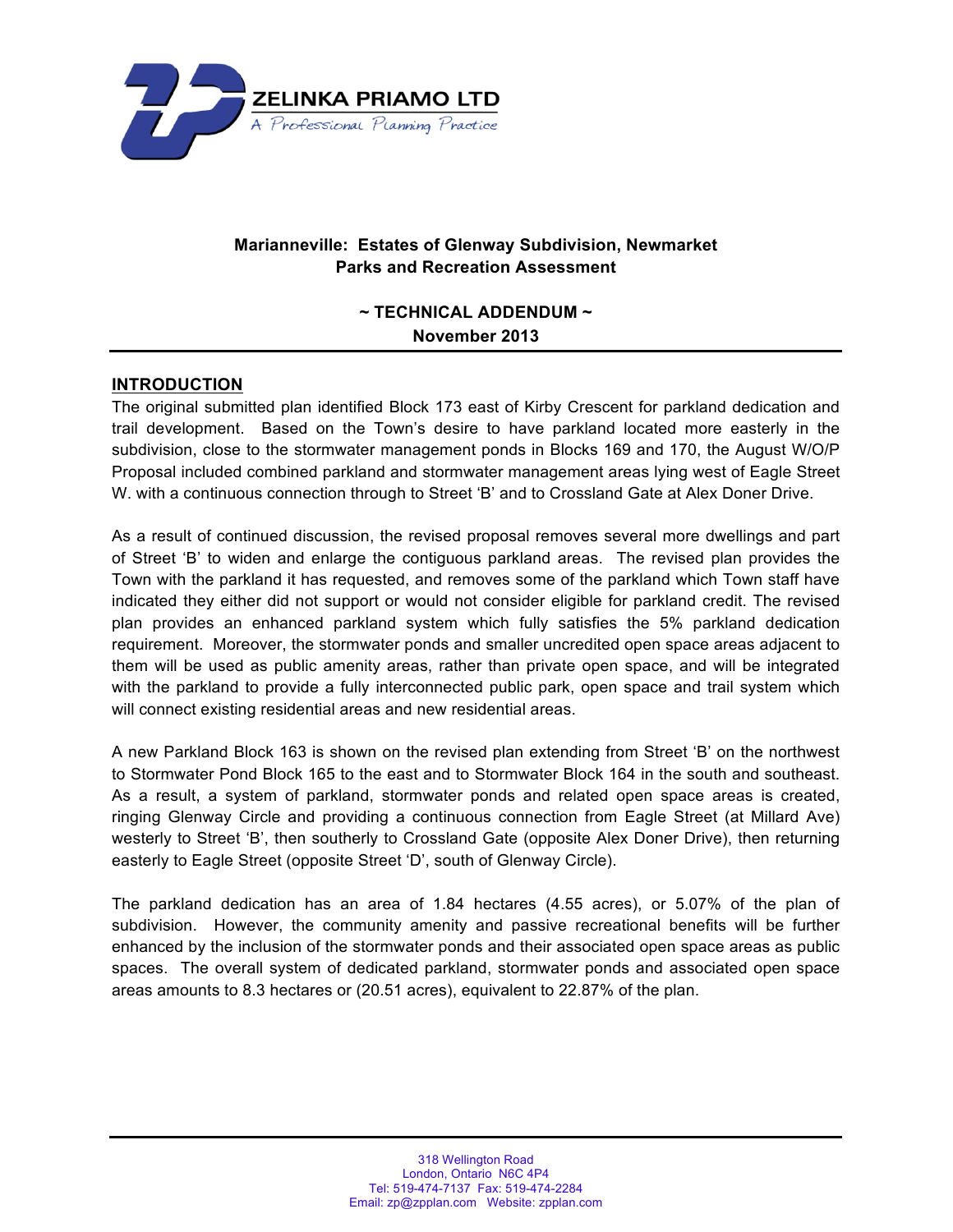#### **SMALL PARKS NEAR BLOCKS 166 AND 167**

#### **ISSUE: Recommends two small parks be located near Blocks 166 and 167.**

#### **RESPONSE:**

Townhouse Blocks 166 and 167, renumbered to 155 and 156, will each be designed with internal private parkettes. Moreover, both will have direct access to the public passive open space surrounding stormwater pond 4A in Block 166.

#### **INTERCONNECTION**

## **ISSUE: Recommends that parks and greenspaces be connected to new and existing housing through series of sidewalks and trails.**

#### **RESPONSE:**

As described above, the revised configuration provides for a fully interconnected public park, stormwater pond, open space and trail system which will connect existing residential areas and new residential areas.

#### **PARKLAND LOCATION**

**ISSUE: Recreation and Culture Department prefers that large segments of parkland be located in close proximity to existing stormwater management ponds (blocks 169 and 170) and that a minimum of 5% of the land for parks purposes be provided in accordance with the Planning Act.**

> **Monteith Brown's letter informed that the area to the east of block 173 is underserved for parkland.**

#### **RESPONSE:**

The revised plan, as described above, and as clearly illustrated in Appendix "A", provides parkland in the requested location, meeting the requirement of 5% dedication and providing additional open space amenity surrounding the stormwater ponds.

The revised location and configuration of the parkland and open space will help address the existing deficiency in neighbourhood-level parkland in the lands northwest of the Marianneville lands, and will provide parkland benefit to future intensification in the nearby Urban Centre.

#### **PARKS POLICY MANUAL**

#### **ISSUE: Upcoming Parks Policy Manual should be considered.**

#### **RESPONSE:**

We have reviewed the draft Parks Policy Manual and can provide the following comments:

Section 2.3 Parkland Distribution confirms an excellent existing distribution of parkland based on service radii.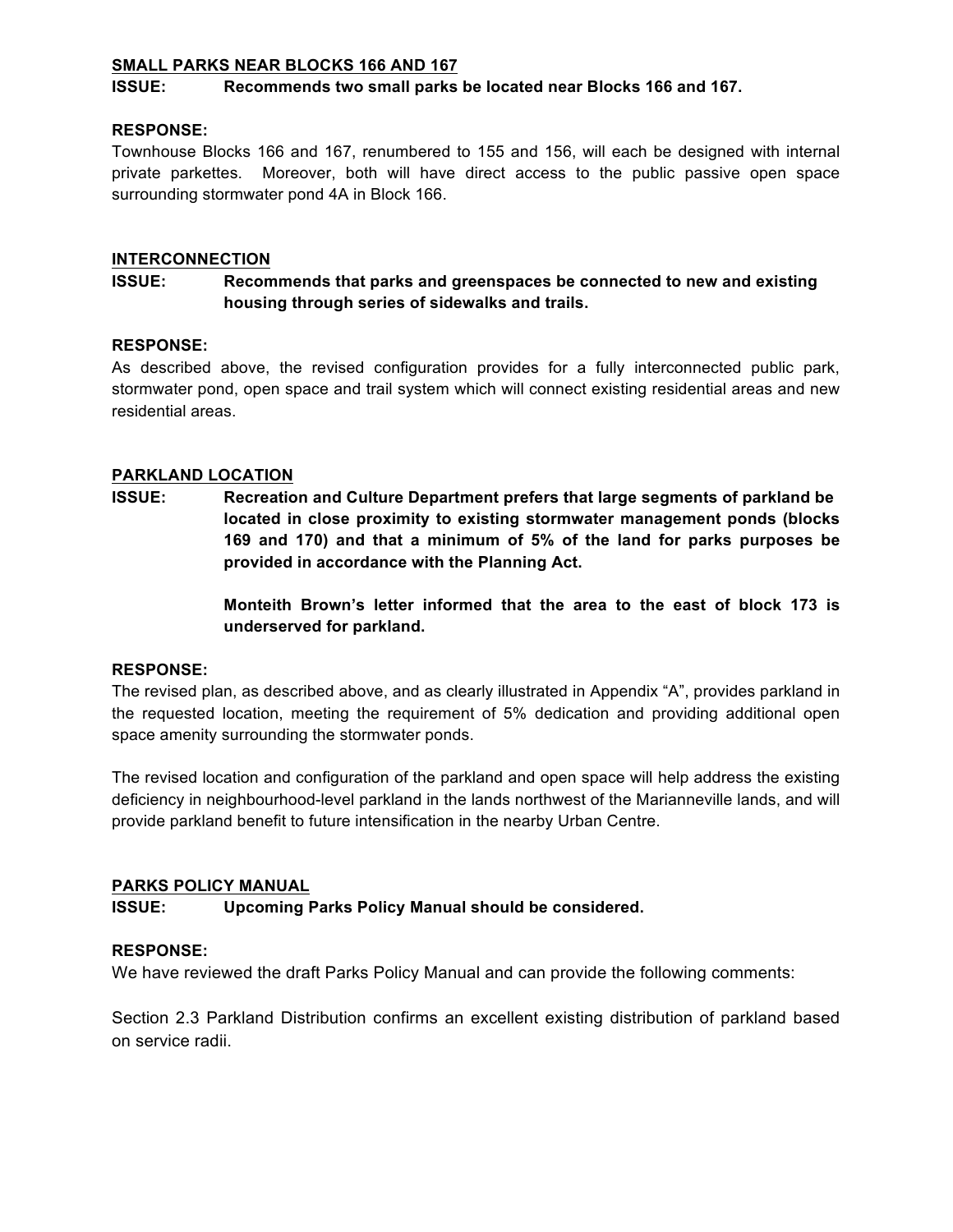Based on expected growth of the Urban Centre areas, the report gives priority to acquiring large parcels of land outside of the Urban Centres in addition to small sites within or close to the Urban Centres.

Based on Figure 4, the proposed parkland Block 163 and associated stormwater ponds and open space Blocks 164 and 165 are within the service area for the Urban Centre intensification corridor.

Section 2.2 Parkland Needs to the Year 2021 states that the most pressing needs are for parks serving a neighbourhood level.

The proposed parkland Block 163, typical of all of the Estates of Glenway lands, has a combination of sloped and relatively flat lands suitable for a combination of smaller active and passive activity areas linked together by a trail.

The ideal size for Neighbourhood Parks is set out at 1.5 to 5.0 hectares (page 9) with a normal service area of 800 m.

It is identified as desirable for Neighbourhood Parks to be linked to other parks and the green space system to support connectivity of the system.

The proposed park Block 163 falls within the ideal Neighbourhood Park size. The service area of 800 m radius is the same as was used in our Parks and Recreation Assessment Report as being a reasonable service distance. This radius takes in all of the Marianneville proposed development and much of the existing neighbourhood, especially those parts of the neighbourhood east of the hydro corridor. The proposed park and associated open space areas are ideally situated to be linked to other parts of the parks and open space system, notably to the Ray Twinney Complex 100 m to the south and the proposed multi-use pathway system 100 m to the west. Figure 5 of the Manual conceptually shows a "Multi-use Trail" running generally along the alignment of the Hydro One corridor running through the Glenway plan.

The northeast corner of the Estates of Glenway subdivision is proposed to be high density residential use as part of the Yonge-Davis Intensification Corridor. The draft Parks Policy Manual (Section 2.4) encourages the creation of outdoor and other recreational spaces directly within apartment or condominium complexes. The Glenway proposal provides for private recreational areas and facilities not only in the high density block, but also in the multi-family condo blocks. These latter blocks also have direct access to the proposed stormwater and open space amenity of Blocks 166 and 167.

We note that an additional new recreational trail link is shown in Figure 5 connecting the Kirby Crescent Park to the Multi-Use Trail system through Marianneville lands which are not part of the plan of subdivision.

Under the Design Criteria (page 32) the draft Manual identifies the additional amenity that stormwater facilities can bring to support the parkland system, but recommends that such facilities not be accepted as part of parkland dedication acquired under the Planning Act. The revised proposal integrates stormwater ponds with the parkland system.